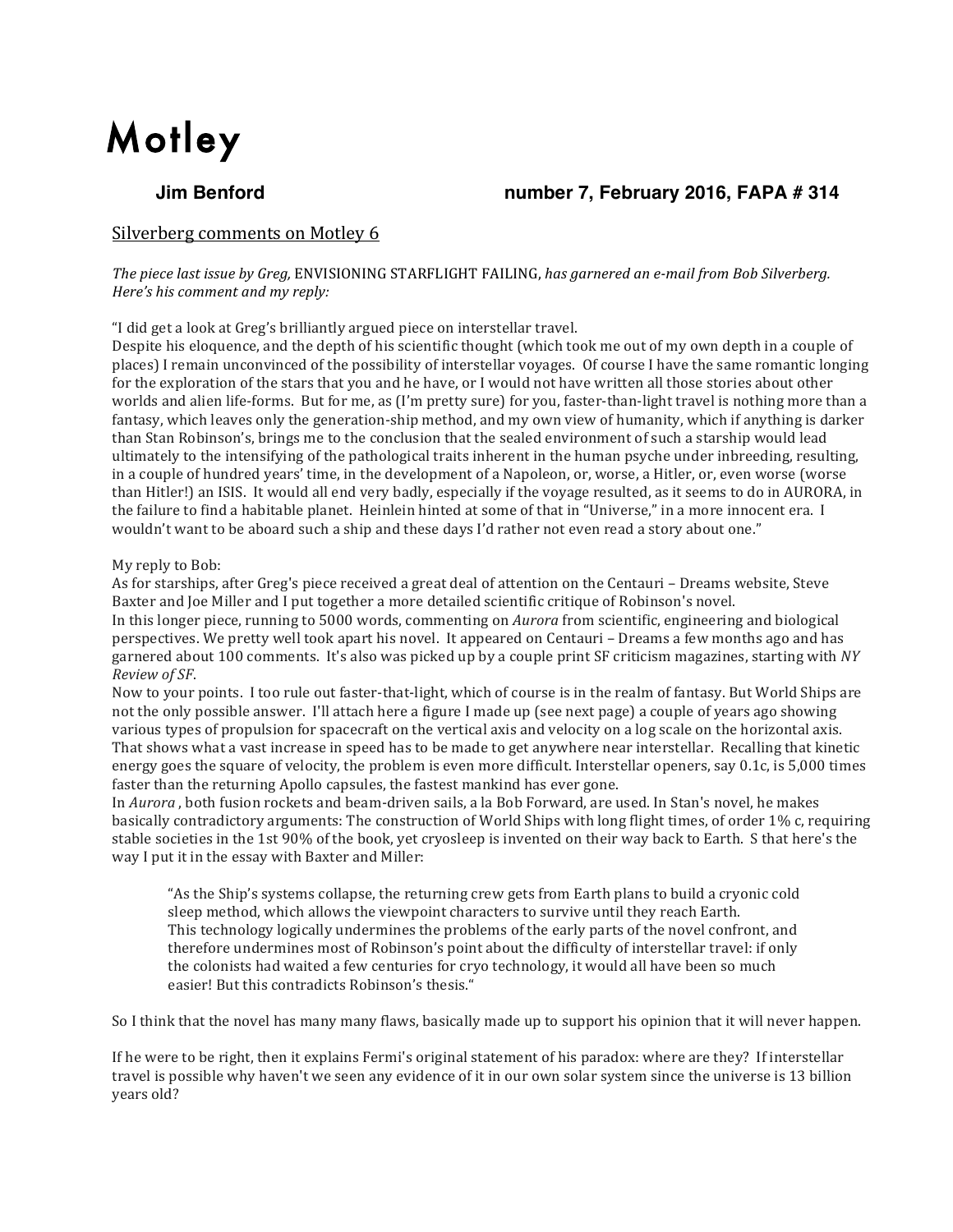

Caption: Space travel propulsion technologies. Open circles are missions; dark circles are concepts along with their authors. Interplanetary velocities can be achieved from chemical and ion rockets and nuclear fission rockets. For interstellar travel thermonuclear fusion and antimatter rockets compete with directed energy beam-driven sails. Interstellar ramjets have been found to be in implausible (thin interstellar medium, poor efficiency).

If that's true, then the remaining mystery why don't interstellar civilizations communicate in the radio? We haven't seen any evidence of that in even the more recent more sophisticated searches just completed by the Allen Array up in Northern California, but not yet published. Of course one explanation is that we're alone in the universe, we are entirely singular.

My own opinion is that life is commonplace in the universe but technical civilizations are rare. If civilizations are thousand light-years apart, communication between them becomes really difficult. But that would still be consistent with 10,000 civilizations in the galaxy.

# Re-reading *Void*

From 1955 to 1959 I co-edited a fanzine, *Void*, which gradually attracted a lot of attention. Greg was my co-editor; we started in January 1955 in Germany and our last issue together was in early 1959, Number 13, in Dallas. Recently Greg bought the later issues, two bound volumes, from Steve Stiles. In the last few weeks I've read both volumes, which occurred largely between '59 and '62, issues 14 through 28. The 29th issue was created but not assembled or distributed until January 1969!

Reading through those 16 issues gives an interesting picture of fandom at that time. Greg gradually acquired coeditors, starting with Ted White in New York, who volunteered to take over production from Greg as soon as he heard that I had dropped out. (To pursue studying physics, resulting in a PhD 10 years later.) Ted merged his own fanzine, Innuendo, with *Void*. They soon were joined by Pete Graham and later by Terry Carr, fleeing divorce from Miriam Dyches (later Miriam Knight) in Berkeley. That allowed Terry to start a New York career in writing & editing.

The co-editors rapidly developed a persona as The *Void* Boys and Boob Stewart came along to introduce multipage covers showing them as a vaudeville act. The spirit of the times is very much alive in these issues. Many prominent fans came in as contributors and letter writers. Alas, most of them were gone now some 53 years after those issues were finished. Here are some of them: Walt Willis, Larry and Noreen Shaw, John Berry, Lee Hoffman Bob Shaw, Shelby Vick, Alva Rogers, John Koenig, Chuck Berry, Redd Boggs, Bob Tucker, Calvin Demmon, John Berry, Jerry Page, Harry Warner and.... I could go on for some time. Two of the co-editors, Pete & Terry are dead; Pete lived till 2004, 65 years old. Terry barely made it to 50, in 1987.

And there are some who are still with us: Greg and me of course, Elinor Busby, Gordon Eklund, Don Fitch, Arnie Katz, Johnny Berry and Ted White.